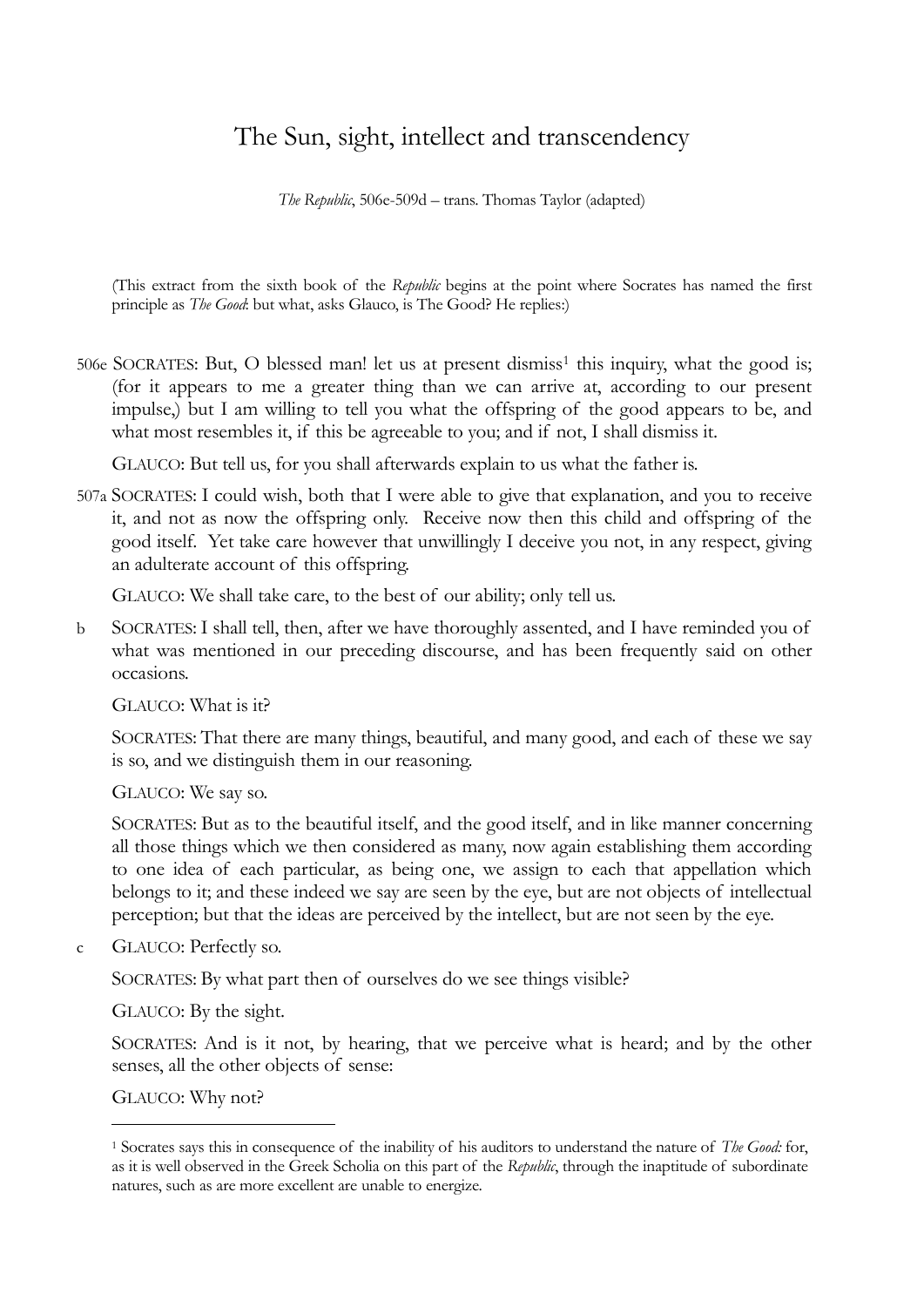SOCRATES: But have you not observed, with regard to the artificer of the senses, how he has formed the power of sight, and of being visible, in the most perfect manner?

GLAUCO: I have not entirely perceived it.

d SOCRATES: But consider it in this manner. Is there any other species, which hearing and sound require, in order that the one may hear, and the other be heard, which third thing if it be not present, the one shall not hear, and the other not be heard?

GLAUCO: There is nothing.

SOCRATES: Imagine then, that neither do many others (that I may not say none) require any such thing: or can you mention any one that does require it?

GLAUCO: Not I.

SOCRATES: But with reference to the sense of seeing, and the object of sight, do not you perceive that they require something?

GLAUCO: How?

e SOCRATES: When there is sight in the eyes, and when he who has it attempts to use it, and when there is colour in the objects before him, unless there concur some third genus, naturally formed for the purpose, you know that the sight will see nothing, and the colours will be invisible.

GLAUCO: What is that you speak of?

SOCRATES: What you call light.

GLAUCO: You say true.

508a SOCRATES: This species then is not despicable; and by no small idea are the sense of seeing, and the power of being seen, connected together; but by a bond the most honourable of all bonds, if light be not dishonourable. But it is far, said he, from being dishonourable. Whom then of the Gods in heaven can you assign as the cause of this, that light makes our sight to see, and visible objects to be seen, in the best manner?

GLAUCO: The same as you, and others do; for it is evident that you mean the sun.

SOCRATES: Is not the sight then naturally formed in this manner with reference to this God?

GLAUCO: How?

SOCRATES: The sight is not the sun, nor is that the sun in which sight is ingenerated, which we call the eye.

b GLAUCO: It is not.

SOCRATES: But yet I think that of all the organs of sense it is most solar-form.

GLAUCO: Very much so.

SOCRATES: And the power which it possesses, does it not possess as dispensed and flowing from hence?

GLAUCO: Perfectly so.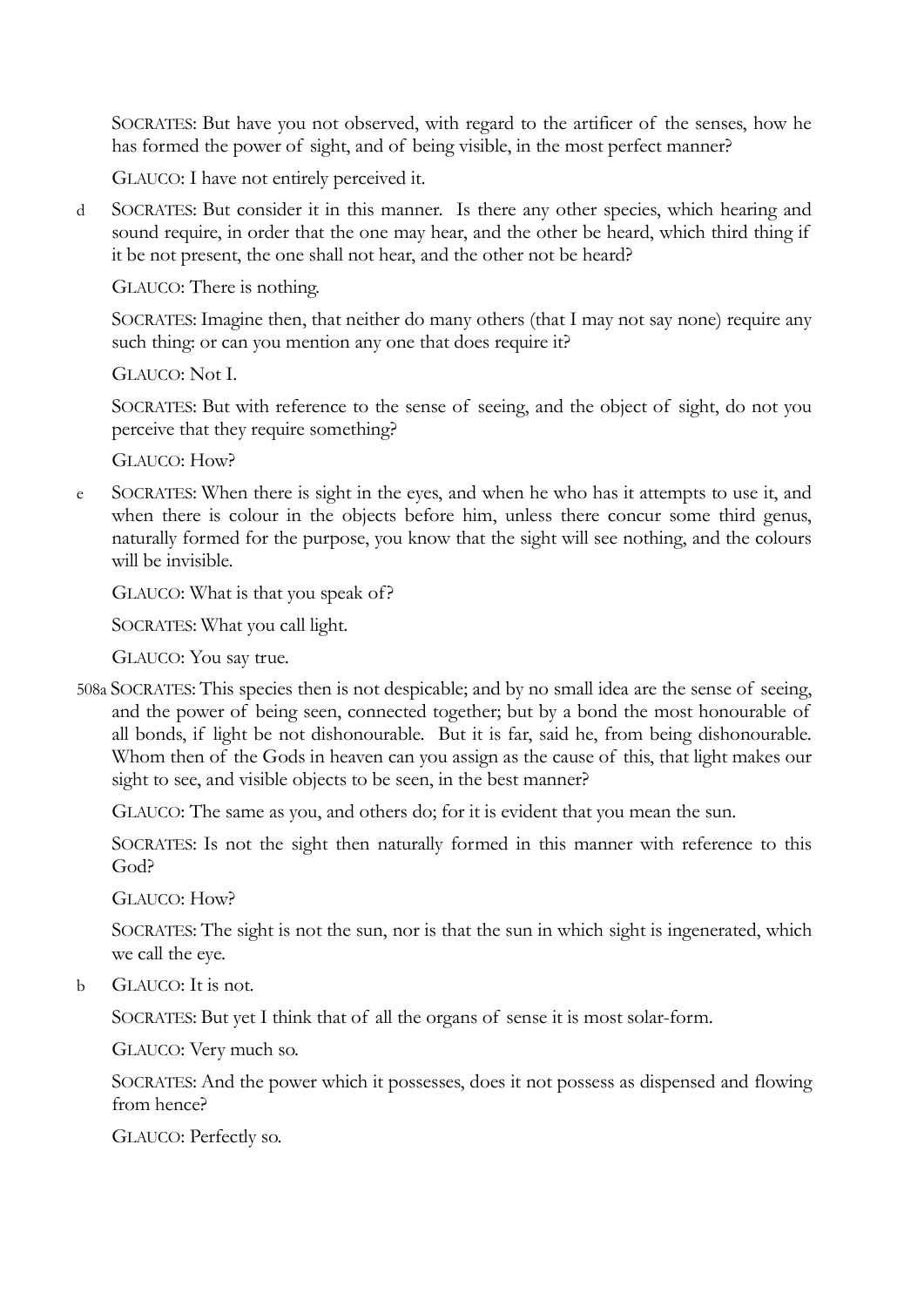SOCRATES: Is not then the sun, which indeed is not sight itself, yet as it is the cause of it, seen by sight itself?

GLAUCO: It is so.

SOCRATES: Conceive then, that this is what I called the offspring of *The Good,* which *The Good* generates, analogous to itself; and that what this is in the intelligible place, with respect to intellect, and the objects of intellect, that the sun is in the visible place with respect to sight and visible things.

c GLAUCO: How is it? explain to me yet further.

SOCRATES: You know that the eyes, when they are no longer directed towards objects whose colours are shone upon by the light of day, but by the splendour of the night, grow dim, and appear almost blind, as if they had in them no pure sight.

GLAUCO: Just so.

d SOCRATES: But when they turn to objects which the sun illuminates, then I think they see clearly, and in those very eyes there appears now to be sight.

GLAUCO: There does.

SOCRATES: Understand then, in the same manner, with reference to the soul. When it firmly adheres to that which truth and real being enlighten, then it understands and knows it, and appears to possess intellect: but when it adheres to that which is blended with darkness, which is generated, and which perishes, it is then conversant with opinion, its vision becomes blunted, it wanders from one opinion to another, and resembles one without intellect.

GLAUCO: It has such a resemblance.

- e SOCRATES: That therefore which imparts truth to what is known, and dispenses the power to him who knows, you may call the idea<sup>2</sup> of *The Good*, being the cause of science and of
- 509a truth, as being known through intellect. And as both these two, knowledge and truth, are so beautiful, when you think that *The Good* is something different, and still more beautiful than these, you shall think aright. Science and truth here are as light and sight there, which we rightly judged to be solar-form, but that we were not to think they were the sun. So here it is right to judge, that both these partake of the form of *The Good*; but to suppose that either of them is *The Good,* is not right, but *The Good Itself* is worthy of still greater honour.

GLAUCO: You speak, of an inestimable beauty, since it affords science and truth, but is itself superior to these in beauty. And you never anywhere said that it was pleasure.

SOCRATES: Predict better things, and in this manner rather consider its image yet further.

b GLAUCO: How?

-

<sup>2</sup> We must beware of thinking the Plato here uses the word *idea*, when relating to the Good, in the same manner as he uses it elsewhere: for ideas in those cases generally refer to a specific intelligible paradigm or eternal model which gives rise to particular material species or qualities. But the idea of the Good is the very thing which empowers these specific ideas with their intelligible and creative power.